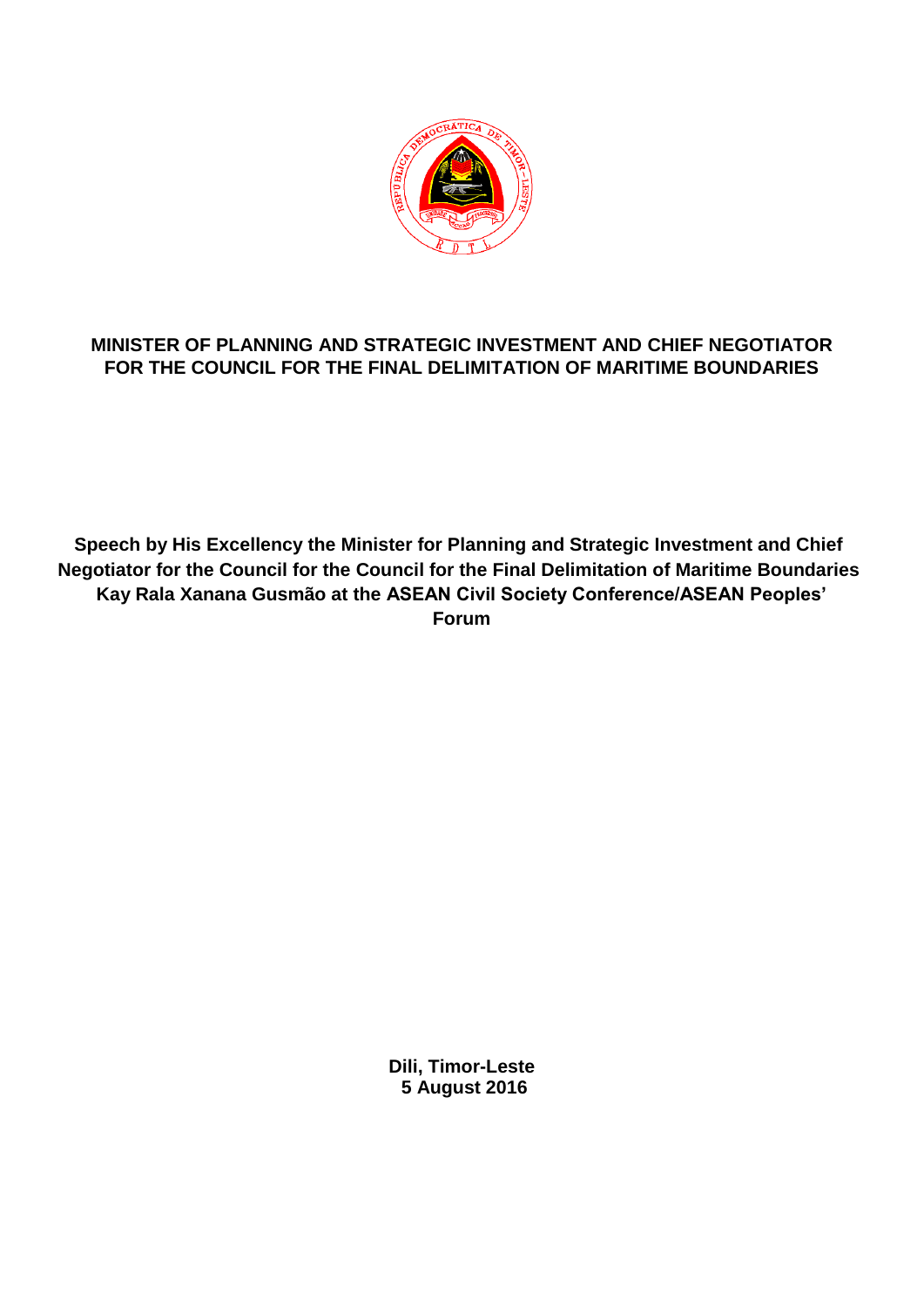Ladies and gentlemen, Brother and sisters, Friends from across our region,

It is a great pleasure to speak to you today at this ASEAN Civil Society Conference/ASEAN Peoples' Forum.

We are very thankful that you have come from across our region to meet here in Dili. In Timor-Leste we recognise the critical role you play in building a better society. And we know, from our experience, the power that civil society has when it works in solidarity across our region.

During our time of need, when we were forsaken by the world, when we were a forgotten people suffering enormous hardship and oppression, we had international civil society fight for us. It was this solidarity that gave us hope, that told us that we were not alone and that people of good will would not give up fighting for the rights of the Timorese people.

I would like to pay tribute today to the solidarity networks in our region that fought with us, and fought for us.

I can see in this room today people, lifelong friends, who stood by us. Even though you were from another country, with your own battles to fight, you sacrificed for our cause. Your generosity of spirit, and your courage to fight for the rights of the Timorese, humbled us and gave us faith in the good of humanity. We will always be grateful and we will always remember. Thank you.

That is also why we are so honoured to host you in Timor-Leste for this important conference. This conference will strengthen your ability to continue fighting for the people of our region.

We know from our experience that without a healthy and independent civil society we cannot have a healthy nation. Civil society fights for the weak and the powerless and works for a better society. It keeps governments accountable and shines a light on bad governance and corruption.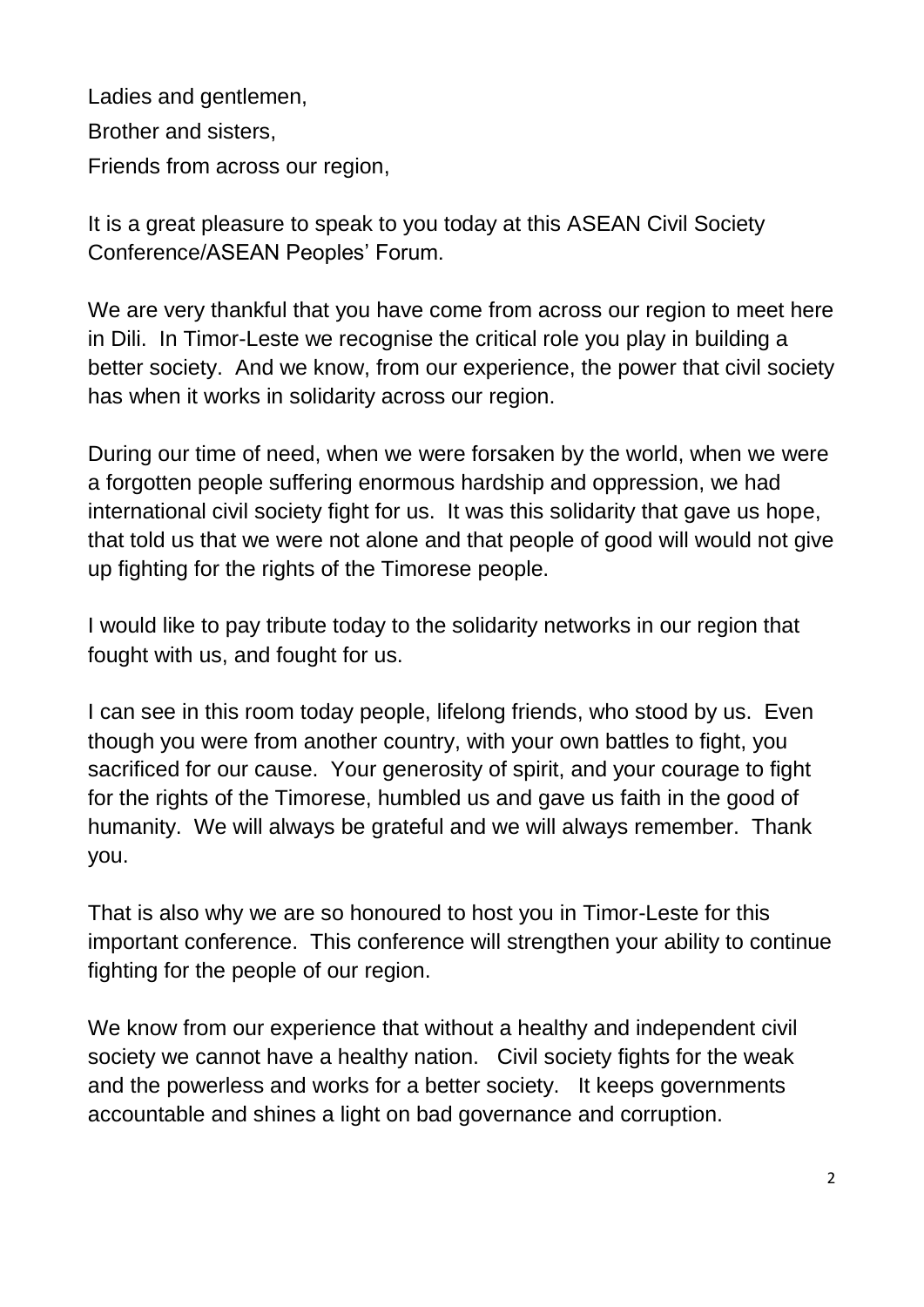Just as civil society shadows governments, the ASEAN Peoples' Forum shadows ASEAN. You join together as activists putting people at the centre of ASEAN. You bring together different networks of people – peace builders, solidarity and human rights activists, environmentalists, advocates for indigenous communities, LGBT activists and many other groups that are fighting to make Southeast Asia a better place.

Timor-Leste commends your passion and your commitment to improving the lives of people and improving our communities.

We see throughout our region, and across the world, the critical role that civil society plays. It is a strong advocate for tolerance, human dignity and peace.

Importantly, civil society also monitors and restrains the actions of the State. It keeps the State accountable for its actions and provides an alternative and progressive vision for the future.

## Friends,

This conference has brought you here to discuss how you can work together to make Southeast Asia a better place. You have discussed the challenges that civil society faces, and that our region faces, and I hope that you will come away with a growing sense of solidarity and a plan of action for the future.

During your stay in Timor-Leste I am pleased that you have had the opportunity to deepen your links with Timorese civil society. I know that during your community visits, you have had the chance to witness some of the great work being undertaken by our civil society. I know that you will have inspired them.

In coming together here in Dili you have also been able to work on building an ASEAN Community Vision.

ASEAN is a great success story. Our region has suffered the ravages of war, and the worst that colonialism has had to offer. It was not long ago that our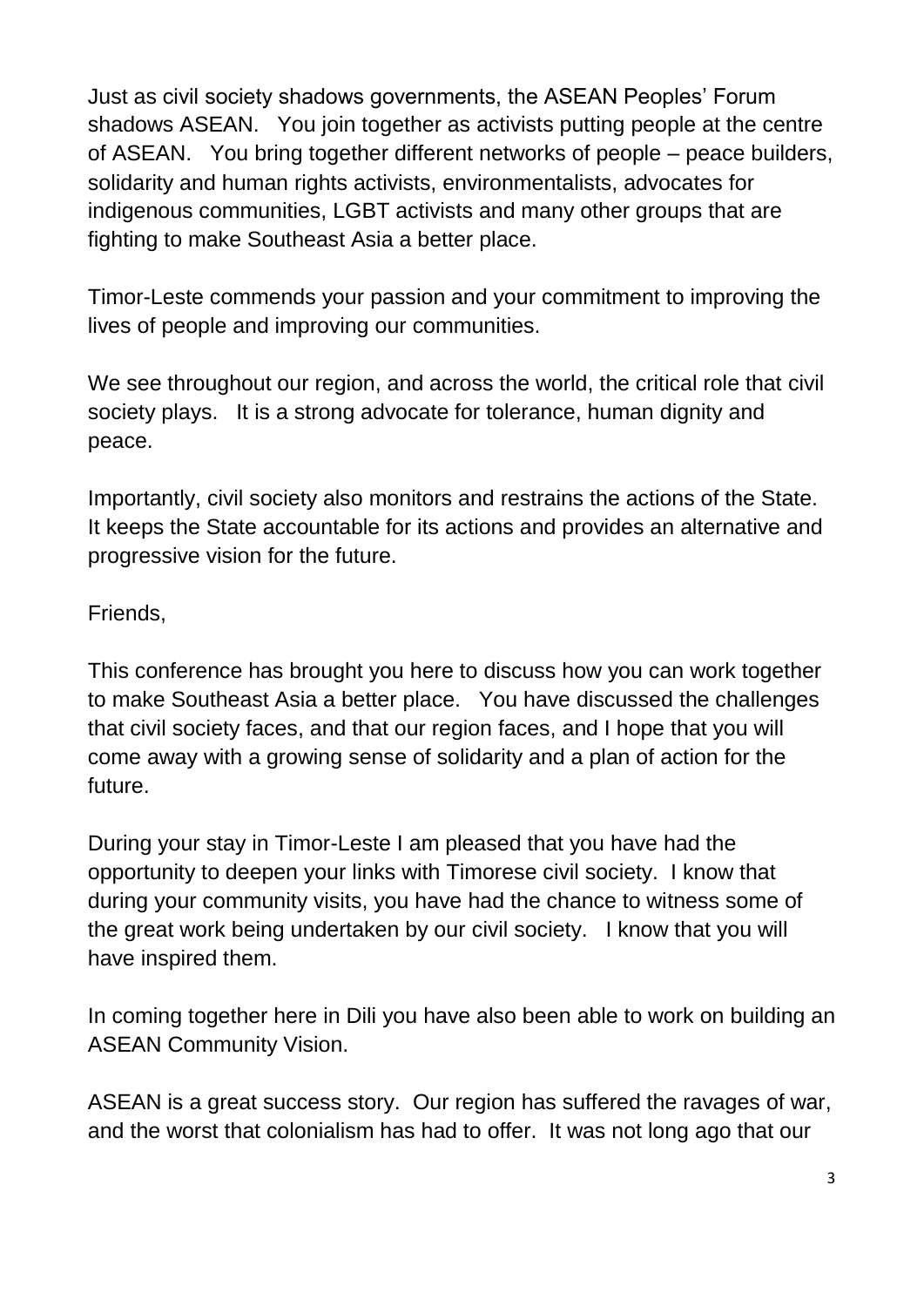region was beset by conflict and hopelessness. It was in our region that we witnessed some of the worst of humanity. And yet, ASEAN has brought our region together in solidarity and has built a region of peace, cooperation and development.

It has brought together countries with different cultures, histories and religions and forged a sense of common identity. It is this same common identity that we feel today, that brings us together in solidarity.

Southeast Asia is now a dynamic region and an economic powerhouse with a huge labour market. Peace has brought wealth and prosperity and has lifted many of our people out of poverty. Through ASEAN we have promoted mutual respect across our region and allowed open and honest dialogue between our countries.

The history of Southeast Asia can also give hope to many of the world's fragile and underdeveloped countries that are still walking their path towards development.

We must celebrate the success of ASEAN and the change it has brought to our region – but we must make sure that people are at the centre of this change.

## Friends,

As ASEAN develops we must make sure the governments of our region put people first.

I am sure that you have been discussing at this conference many of the challenges civil society faces in Southeast Asia. Governments of our region, including our Government in Timor-Leste, are not perfect.

And in our region, and beyond, we are seeing worrying trends – we are seeing a breakdown of trust between political leadership and the people. We are seeing political environments that are making it harder for civil society organisations to do their good work.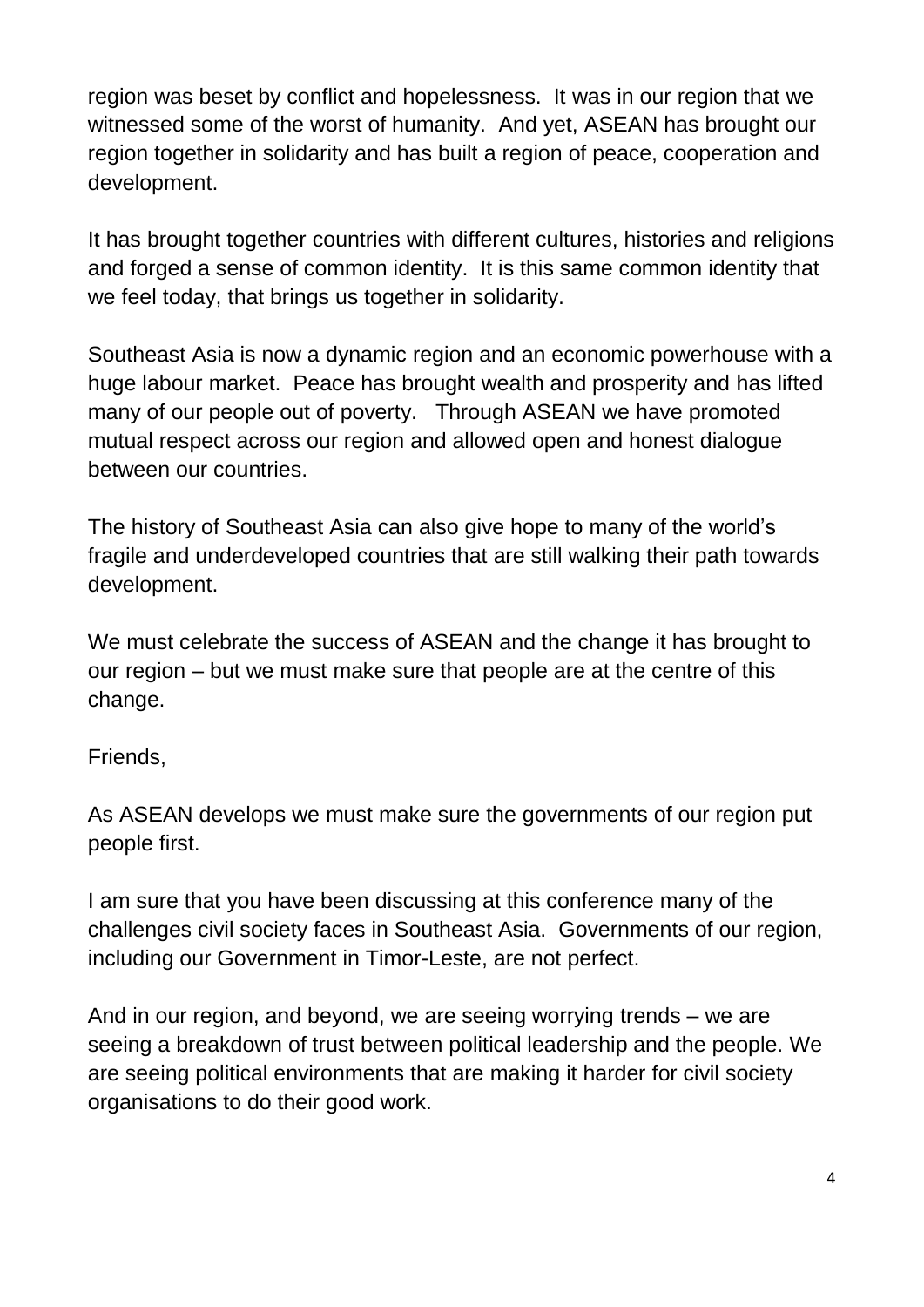While we celebrate growth, we are seeing entrenched privilege and wealth supporting political systems that fail to act in the peoples' interests. We are witnessing a collapse in the social contract that should bring us all together. And out of the rubble, we are seeing politicians more concerned with the future of their own careers than the future of their countries.

The agendas that are being pushed by the powerful represent an attack on our ability to engage collectively. Instead of the powerful working to provide better health care, and better social welfare, and better education for people – all the things that bring us together and nurture the health of our societies – they instead preach individual responsibility. They are telling people that they need to look after themselves – that if they fail, or if they are weak, it is their own fault.

What they are really saying is that they abdicate their responsibility to the poor, to the vulnerable, to the oppressed and to those without a voice. This failure to take responsibility makes it harder for us to build our civil societies. It makes it harder for us to build a sense of community and it makes it harder for us to build solidarity. It is the opposite of putting people at the centre of society.

This is a political disease that provides us with a system that is not fair, that is not pro-people.

Instead, we have a morally bankrupt financial sector that serves the interests of the wealthy without regard to its impact on people. We have an international taxation system that allows multinational corporations to avoid paying their fair share while we all struggle. We have political systems that work in the interests of the rich and the powerful while seeking to divide people by promoting intolerance, racism and exclusion.

Friends,

While we face turmoil and challenges we have the opportunity to make Southeast Asia a better place. We have the opportunity to celebrate the positive change in our region by putting people at the centre.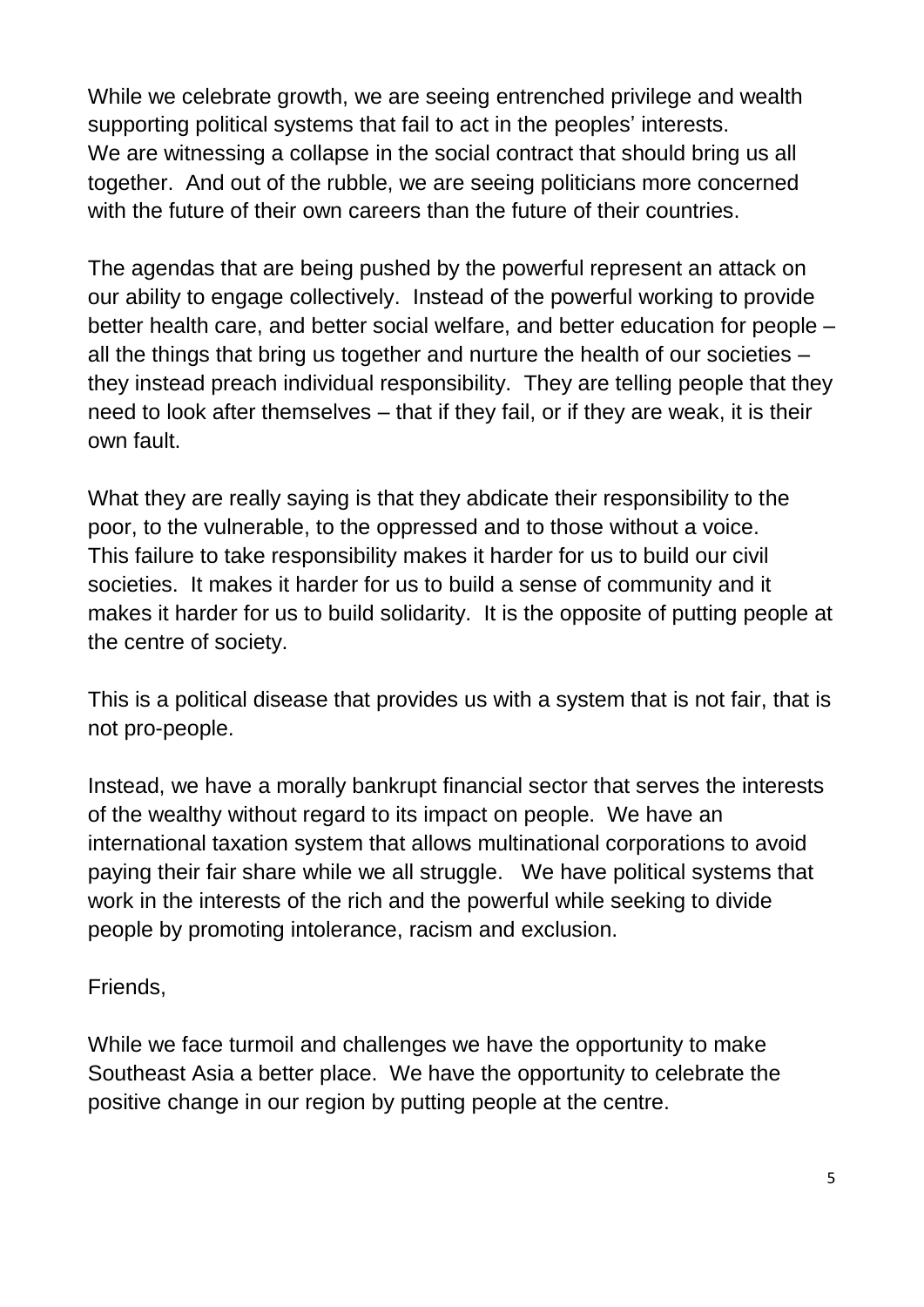We know that this can be done. Through the solidarity of people like you, the Timorese achieved independence. While the Timorese cause seemed hopeless, and the world told us we could never prevail, it was through people demanding change that we achieved our freedom.

We can celebrate many great changes throughout our region where we put people first. The Timorese story is just one of many, but it shows that great success we can have if we work together with courage and passion and solidarity.

## Friends,

You have already helped us achieve our freedom, and we will never forget that - but I ask of you one last thing. The Timorese have a final struggle to achieve our sovereignty.

Timor-Leste does not have maritime borders with either of its maritime neighbours, Indonesia and Australia.

Determining our maritime boundaries is a matter of sovereignty for us – it is the final step in our struggle for independence. It will give us our sovereign rights over our seas, as well as our lands, and help secure the future of our people and our nation.

We fought for 24 years for sovereignty over our land. And we will continue to fight for sovereignty over our seas. Timor-Leste is committed to upholding international law. All States, however big or small, are equal under international law. Timor-Leste does not expect special treatment, only equal treatment, as we negotiate with our larger neighbours.

Our friend Indonesia has agreed to begin discussions to set our maritime boundaries with us. Australia, however, has refused to negotiate with us.

Just months before our independence, Australia withdrew from the compulsory dispute settlement procedures under the United Nations Convention on the Law of the Sea. And since then, Australia has refused our invitations to negotiate.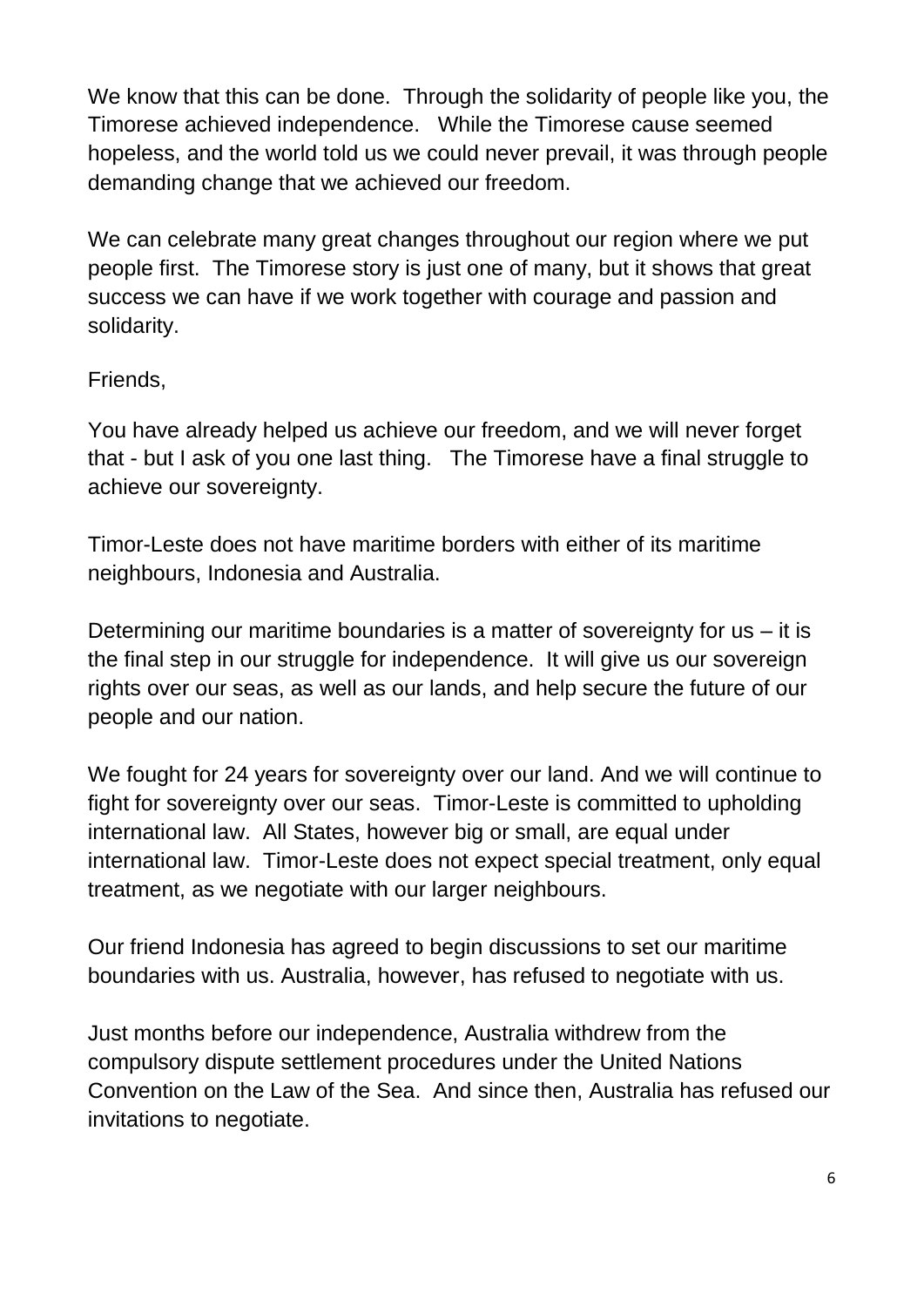The Australian government has taken this course of action because it knows it is acting against international law. It knows the resource sharing arrangements in the Timor Sea deprive Timor-Leste of its sovereign rights.

We are a poor country, a Least Developed Country. And yet, Australia spied on our Cabinet room to achieve a commercial advantage in the negotiations over resources in the Timor Sea.

Australia took advantage of our vulnerability, of our inexperience, and secured access to resources that under international law belong to Timor-Leste.

All nations have the right to delimit their maritime boundaries. Australia has settled its maritime boundaries with each of its six other maritime neighbours. But it has refused to do so with us – even though we represent just 1.8% of Australia's huge maritime boundary.

Australia's behaviour is undermining the international system – a system that has been designed to protect nations like yours and mine.

So in April this year Timor-Leste initiated a compulsory conciliation process under the United Nations Convention on the Law of the Sea. Under this process a panel of independent experts will seek to assist our two countries reach an amicable solution.

If an agreement cannot be reached, the Commission will provide a report to the Secretary-General of the United Nations with recommendations to assist a resolution. While the outcome of the process is not binding, it obliges Australia to sit down and negotiate – in good faith – maritime boundaries with us.

We believe this process will also give hope to other countries that are poor and that are being exploited by rich and powerful nations.

Friends,

Like our struggle for independence, we cannot prevail alone. We need your help and courage to again shape the future of our country. We ask you to